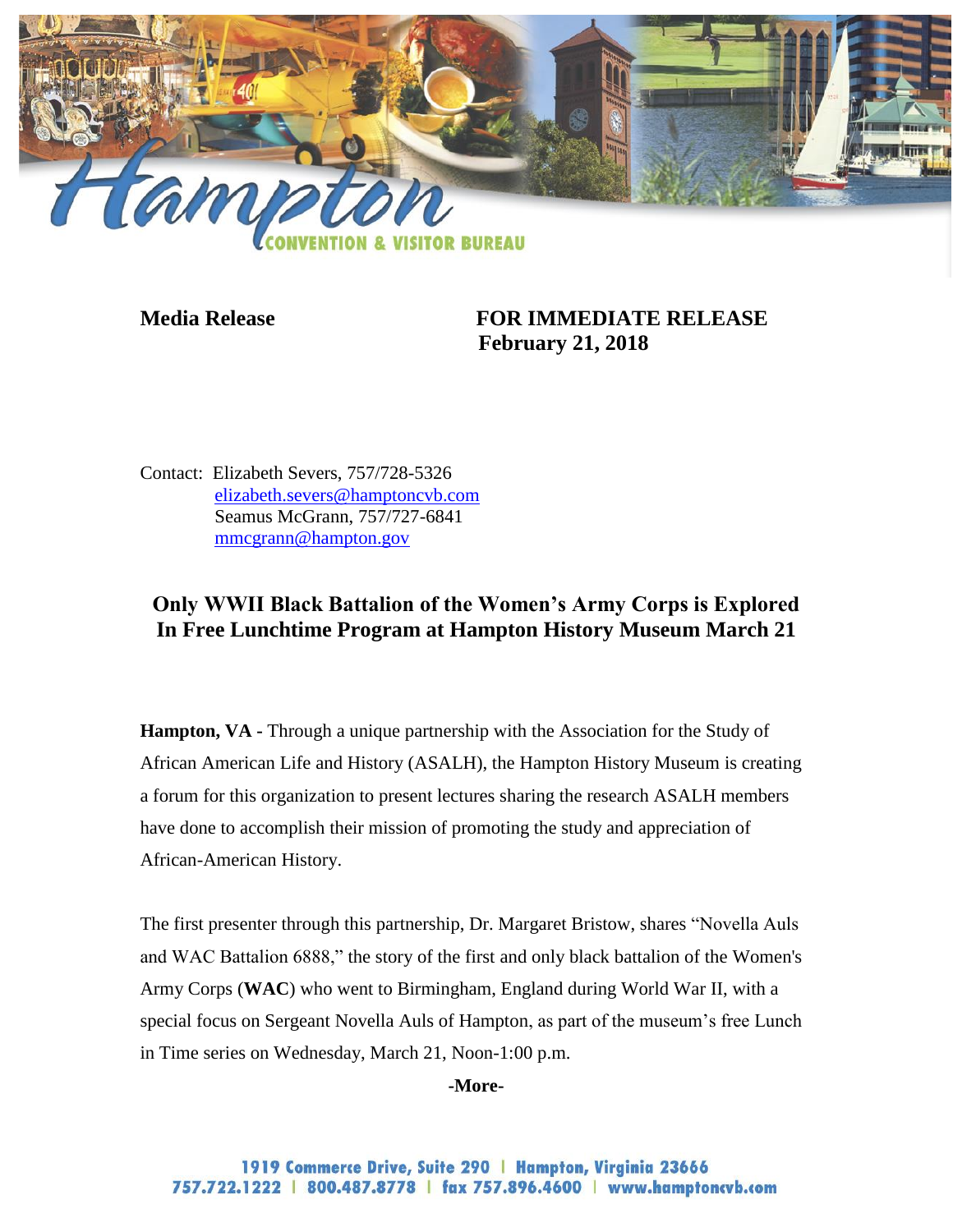### **Only WWII Black Battalion of the Women's Army Corps is Explored in Free Lunchtime Program at Hampton History Museum March 21- Page 2**

To bring these brave women to life, Dr. Bristow also shares several WAC songs of the period and highlights Novella Auls' story through a short dramatic reenactment illustrating the challenges she faced living and working in England.

African American WAC sorted through 3 million pieces of mail for servicemen in England and France and helped rebuild the morale of WWII active duty men. They got the job done under the direction of the first commissioned black woman in WAC history, Major Charity Adams, but their personal stories are told through the experiences of Hampton native Novella Auls.

In 1945 the first and only WAAC (Women's Army Auxiliary Corps, later WAC) Black unit went overseas. Tasked with sorting through millions of pieces of mail and packages, these 855 women that included 31 officers, finished what was to be a six month long task in 3 months. Under the direction of Major Charity (Edna) Early Adams, they worked seven days a week in three shifts a day--65,000 pieces a shift – all while enduring sexism and racism of the time.

The presenter, retired English Professor, Dr. Bristow is a native of Southeast section of Newport News. Having earned the BS and MA degrees in English from Hampton University, she went on to earn the doctorate in English from the University of Virginia in 1990. Dr. Bristow is currently working on a one act play about Auls, as well as a book for McFarland Press; she is a charter member of the Hampton Roads Association for the Study of African American Life and History (ASALH) and currently teachers part-time at Hampton University and Bryant and Stratton College.

The program is free and open to the public. Attendees are encouraged to bring a bag lunch. The museum will provide free dessert.

**-More-**